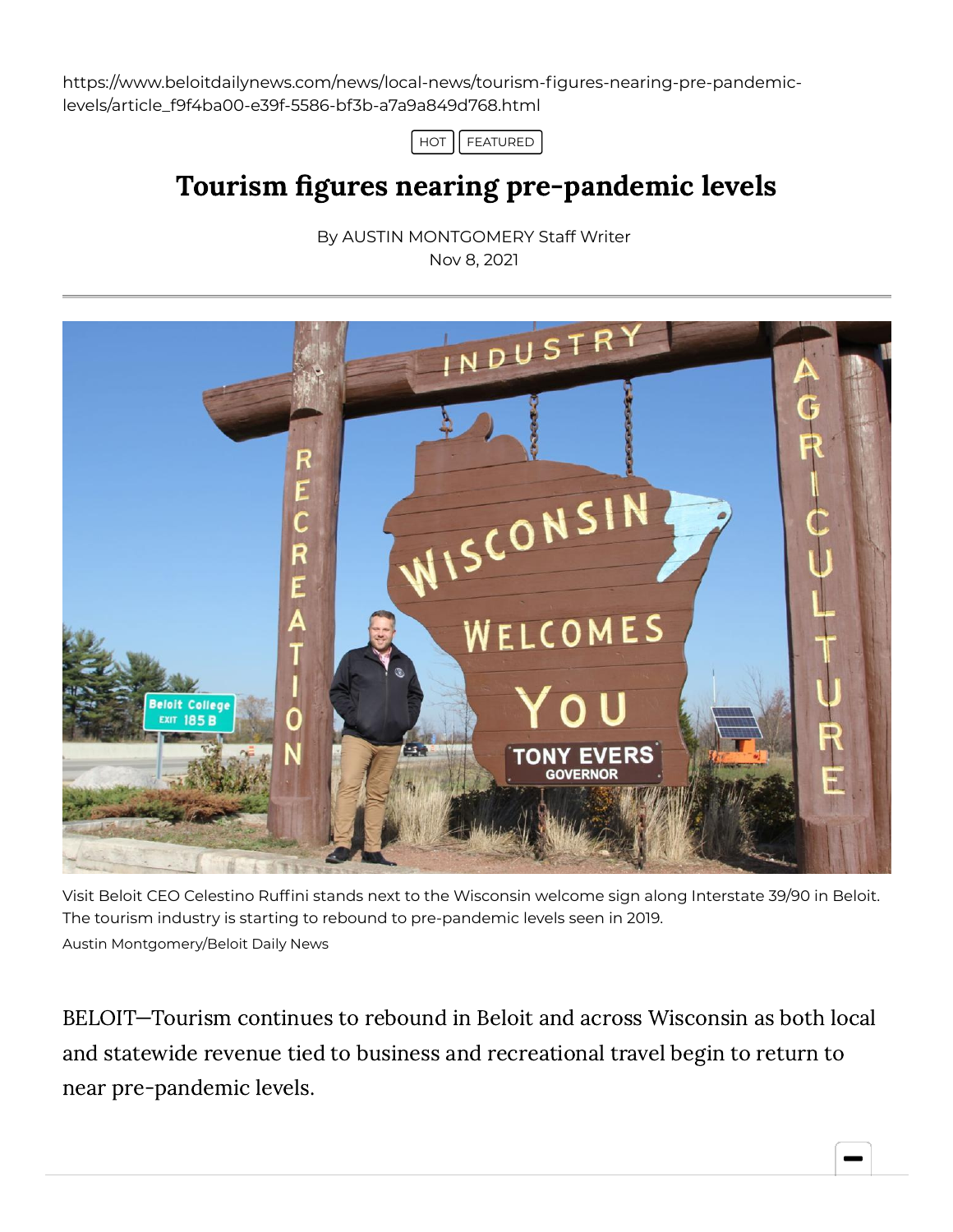Since April of 2021, Beloit hotel occupancy has ranged between 12 to 27% above daily occupancy rates seen in 2020, according to data provided to Visit Beloit. From June to October of 2019, Beloit had an average daily hotel occupancy rate of 70.3%. In 2020 over that same time period, occupancy dropped to an average of 43% daily occupancy. This year, daily hotel occupancy figures have climbed back up to an average of 60% or an average of 462 rooms occupied on any given night in Beloit out of a hotel room stock of 767 rooms.



Daily hotel occupancy reached its lowest point in April of 2020 when hotels reported 22% daily occupancy, Visit Beloit tourism data shows.

Visit Beloit CEO Celestino Ruffini said 2019 is a "benchmark" used in the tourism industry to gauge how travel is rebounding after the height of the pandemic.

"We have well-exceeded where we were in the midst of the pandemic," Ruffini said. "We are still closely watching where we are in comparison to 2019. We have some room to get where we were in 2019, but occupancy is rebounding with still a ways to go."

Hotel revenue from July through September of this year all exceeded figures seen in 2019, which would make for three months of record-setting revenue generation, Ruffini said. Hotel revenue from July through September of this year was on average 7.6% higher than revenue seen in 2019, Visit Beloit data shows.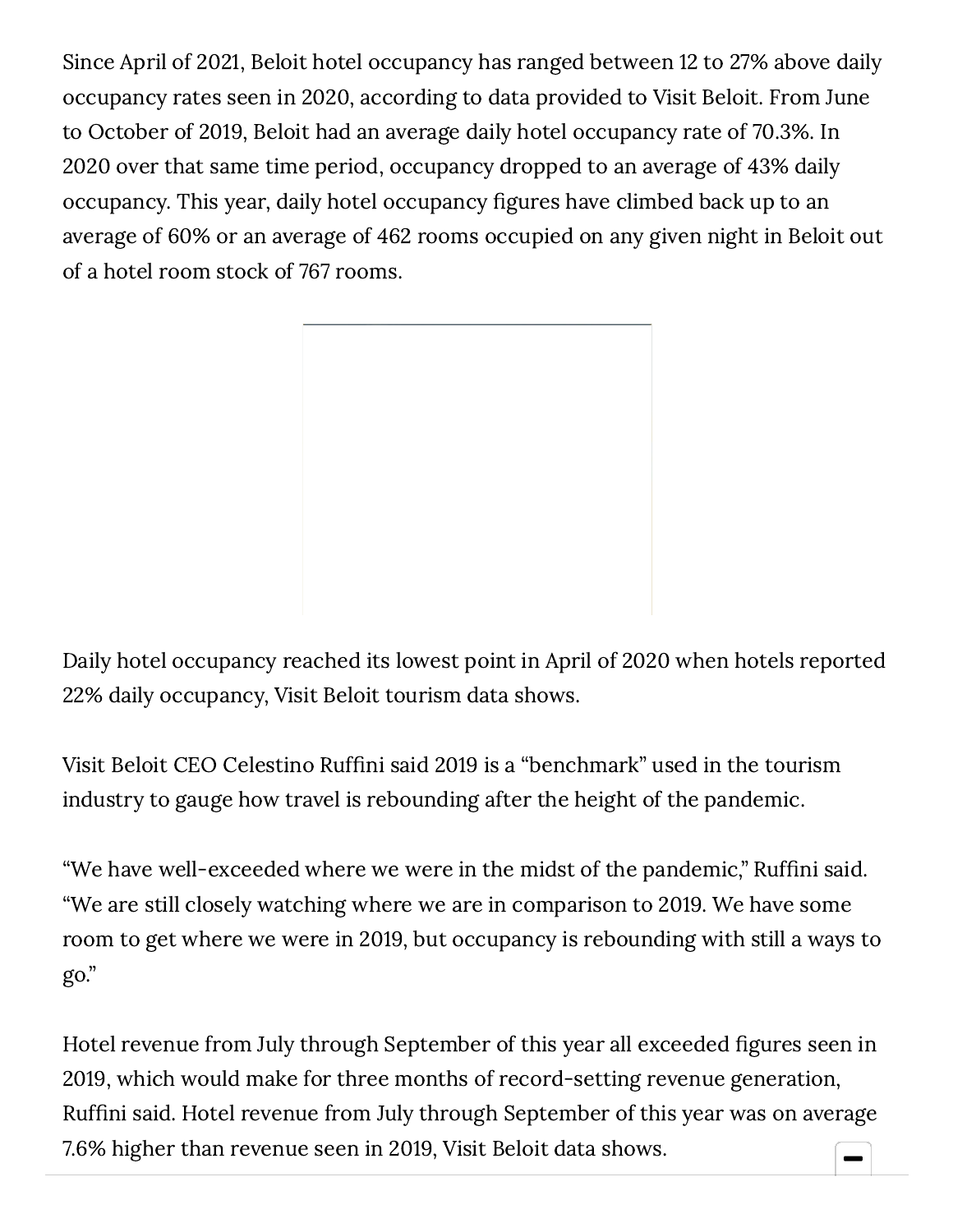Prior to the pandemic, Beloit had seen 11 straight months of record hotel revenue from March of 2019 and February of 2020. Ruffini said it was important to note the opening of the Holiday Inn Express in the Milwaukee Road corridor to provide proper context to hotel figures as the hotel, which opened in early 2020, became the city's largest with 124 rooms.

"In general, we are definitely on the rebound. People are still spending money to stay here in Beloit," Ruffini said.

Another strong sign of consumer confidence improving in the area is Rock County reporting record sales tax revenue generation for three consecutive quarters of this year, with the first quarter of 2021 nearing \$4 million; and both the second and third quarters surpassing \$4.5 million in sales tax revenue, per data provided by the Rock County Development Alliance.

In Wisconsin, travel spending data for September of this year shows the state's first growth in monthly year-over-year tourism spending compared to 2019 even as the national average continues to lag at a 9% drop. Wisconsin was one of only 13 states to post positive growth over 2019, according to the United States Travel Association's monthly tourism spending data.

"The tourism industry is an essential part of our state and our economy," said Wisconsin Governor Tony Evers. "We've put more than \$200 million in federal recovery funds toward helping our tourism and hospitality industries get through this pandemic and bounce back, and I'm proud of our work to help support our economic recovery."